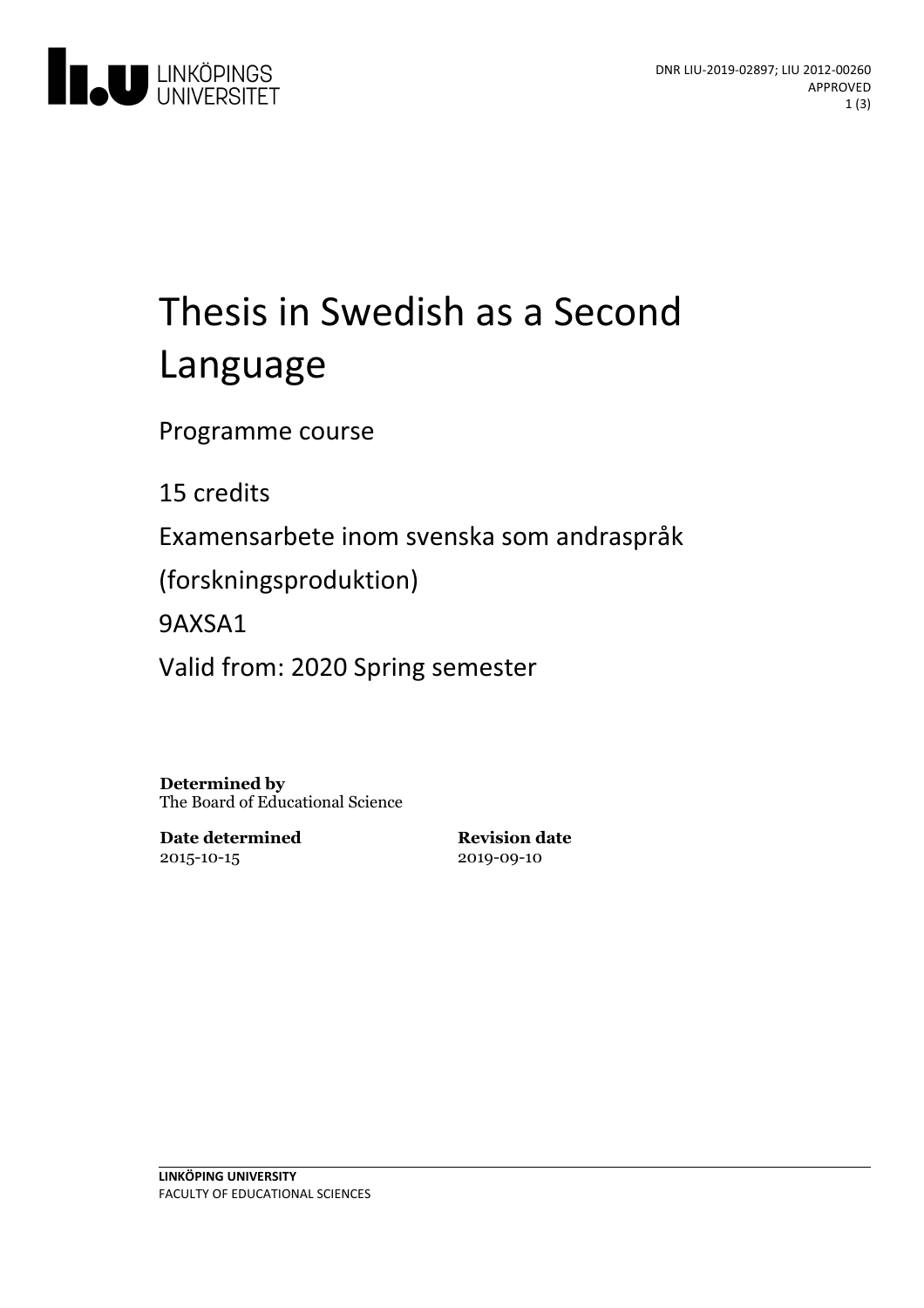# Main field of study

Swedish Language

#### Course level

Second cycle

### Advancement level

A1X

-

#### Course offered for

Secondary School Teacher Programme with a specialization in Teaching in Grades 7-9 of the Compulsory School

### Entry requirements

#### Examination

Applies to all courses regardless of grading scale.

Students failing an exam covering either the entire course or part of the course two times are entitled to have a new examiner appointed for the reexamination.

If the course has a three-graded grading scale (U - VG), following applies:

Students who have passed an examination may not retake it in order to improve their grades.

If the course is a VfU course, the following applies:

• Examination of applied social and didactic abilities is limited to three (3) occasions.

The following applies to courses that include a compulsory component:

If special circumstances prevail, and if it is possible with consideration of the nature of the compulsory component, the examiner may decide to replace the compulsory component with another equivalent component.

If the LiU coordinator for students with disabilities has granted a student the right to an adapted examination for <sup>a</sup> written examination in an examination hall, the student has the right to it. If the coordinator has instead recommended for the student an adapted examination or alternative form of examination, the examiner may grant this if the examiner assesses that it is possible, based on consideration of the course objectives.